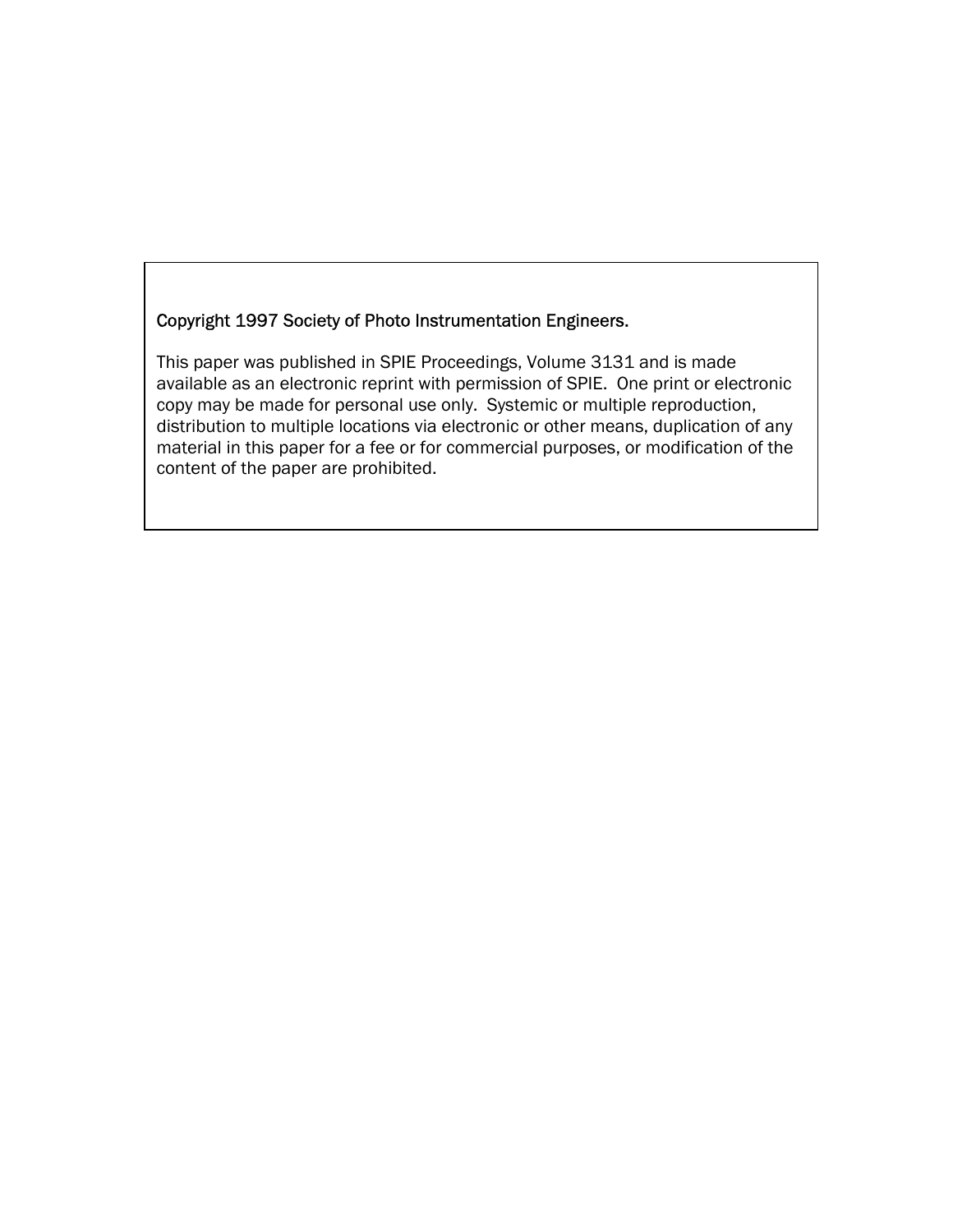# **Broadband Beam Steering**

J. E. Stockley<sup>a</sup>, S. A. Serati<sup>b</sup>, G. D. Sharp<sup>b</sup>, P. Wang<sup>b</sup>, K. F. Walsh<sup>c</sup> and K. M. Johnson<sup>a</sup>

<sup>a</sup> Optoelectronic Computing Systems Center, University of Colorado, Campus Box 525 Boulder CO 80309-0525

<sup>b</sup> Boulder Nonlinear Systems, Inc. 1898 S. Flatiron Court Boulder CO 80301

<sup>c</sup> Rochester Photonics Corporation, 330 Clay Road Rochester NY 146123

## **ABSTRACT**

A solid-state broadband beam deflector is described. This non-mechanical system steers spatially coherent broad band light to a common location in the far field. The components include a liquid crystal grating and achromatic Fourier transformer. The liquid crystal grating employs a polarization modulation scheme which produces a wavelength independent phase shift. The achromatic Fourier transformer eliminates grating dispersion.

The modulation theory for the liquid crystal grating is introduced. Observations of the far field patterns for white light illumination of a binary liquid crystal grating and the design for the achromatic Fourier transformer are presented. Future research, including mid-infrared implementation is discussed.

**Keywords:** broadband beamsteering liquid crystal gratings

## **1. INTRODUCTION**

When used as a receiver, a beam deflector can steer the field of view of a passive sensor, resulting in greater resolution without losing angular coverage. Analogous to tilting a mirror, this scanning is accomplished by producing a wedge shaped phase front across the beam. Imaging using a broadband sensor requires the beam scanner to operate over a broad spectral range of wavelengths.

Beam steering can be achieved with liquid crystal writable gratings<sup>1</sup>. However, the diffractive grating structure and the chromatic nature of the phase modulating mechanism have restricted broadband implementation to microradian steering angles<sup>2</sup>. One solution is to use an achromatic Fourier transformer and an array of broadband phase shifters<sup>3</sup>.

An optical phased array is conveniently implemented using a liquid crystal writable grating. Ideally the phase profile produced by the grating emulates a linear ramp using a periodic saw-tooth function having a  $2\pi$  modulation depth. A grating is a dispersive element. That is, the diffraction angles are a function of wavelength,  $\lambda$ . In the far field the first order diffraction angle,  $\theta_1$ , is given by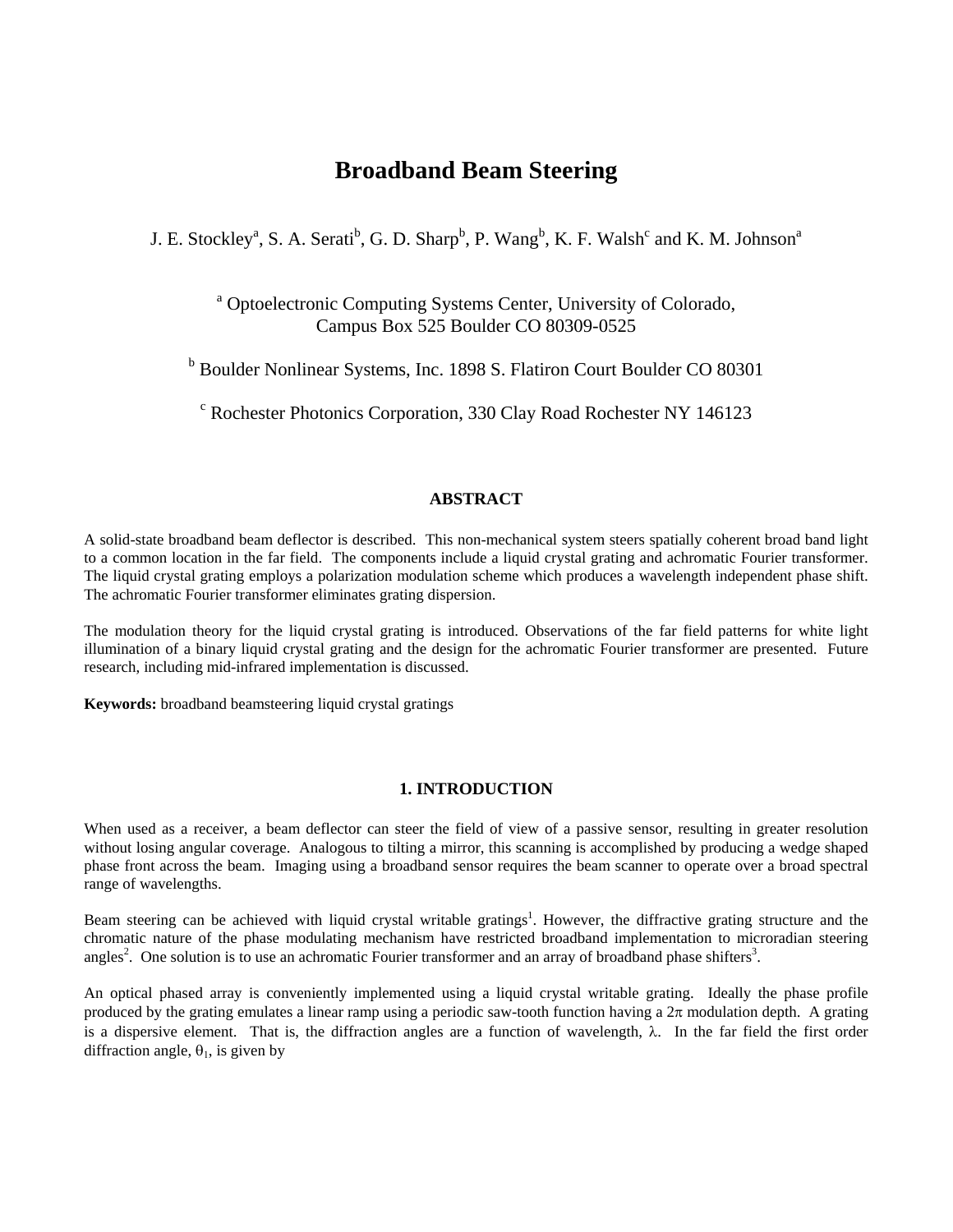$$
\sin \theta_1 = \frac{\lambda}{L} \tag{1}
$$

where L is the grating period. We refer to the first diffracted order as the scanner's view angle. Other orders, or sidelobes, are not desirable in most applications. Equation 1 shows that the view angle is wavelength dependent. This presents a problem for a scanner which is supposed to direct broadband energy to a single point.

Grating dispersion can be resolved by using an achromatic Fourier transformer. Spatially coherent achromatic Fourier transformers have been investigated in the past because of their unique treatment of broadband light. This type of lens system scales broadband light from a common location in one focal plane to a common spatial resolution in another. It should not be confused with an achromatic lens since they perform the opposite function (i.e. one produces lateral color while the other eliminates it). A three lens system has previously been developed which produces an achromatic transformation that is (paraxially) well corrected over the entire visible spectrum $4.5$ .

A second obstacle to broadband scanning using a writable grating is that the relative amplitude between the first order and sidelobes is also a function of wavelength if the phase modulating elements of the grating are dispersive. If the phase profile is an ideal linear ramp with resets modulo  $2\pi$ , then at the design wavelength of the modulating elements all of the energy is diverted into the first diffracted order. However, at other wavelengths, the dispersive nature of the phase shifting elements results in increased sidelobe amplitude. Consider a single period of the saw-tooth phase grating. The transmittance as a function of position, x, can be described by

$$
t = e^{-i\left(\frac{\pi+\delta}{L/2}\right)x}
$$
 (2)

where  $\delta$  is the chromatic error resulting in a deviation in the phase modulation depth from  $2\pi$ . Calculating the Fourier series of Equation 2 gives the intensity transmission of the phase grating in the first diffracted order as

$$
T_1 = \left(\frac{\sin \delta}{\delta}\right)^2 \tag{3}
$$

Equation 3 demonstrates that the amplitude of the first diffracted order decreases for wavelengths other than the design wavelength of the phase shifting elements. This increases the sidelobe amplitudes and produces a non-diffracted component. Energy lost to undesired orders is not only an efficiency problem, it also causes system-level errors such as image blurring and interference from sources outside the desired angle of acceptance.

The wavelength dependence of the phase shifting elements can be minimized by using a chiral smectic liquid crystal (CSLC) writable grating. These devices operate on the principle of topological phase shift. That is, manipulation of the polarization produces a change in optical phase. This polarization modulation is accomplished by re-orientation of the optic axis in a plane transverse to the direction of propagation in a manner similar to mechanical rotation of a waveplate. With a CSLC waveplate, the molecular tilt in the transverse plane changes as a function of applied electric field. This rotates the optic axis of the CSLC modulator. The position of the optic axis is the same for all wavelengths and ideally so is the induced phase shift.

Broadband beamsteering can be achieved using an array of achromatic phase shifters (such as a chiral smectic liquid crystal writable grating) and an achromatic Fourier transformer. Below it is demonstrated that chiral smectic liquid crystal modulators can produce a broadband phase shift, and that an achromatic Fourier transformer compensates for grating dispersion. A schematic of a broadband scanner configuration which consists of an achromatic Fourier transformer and a chiral smectic liquid crystal writable grating is shown in Figure 1.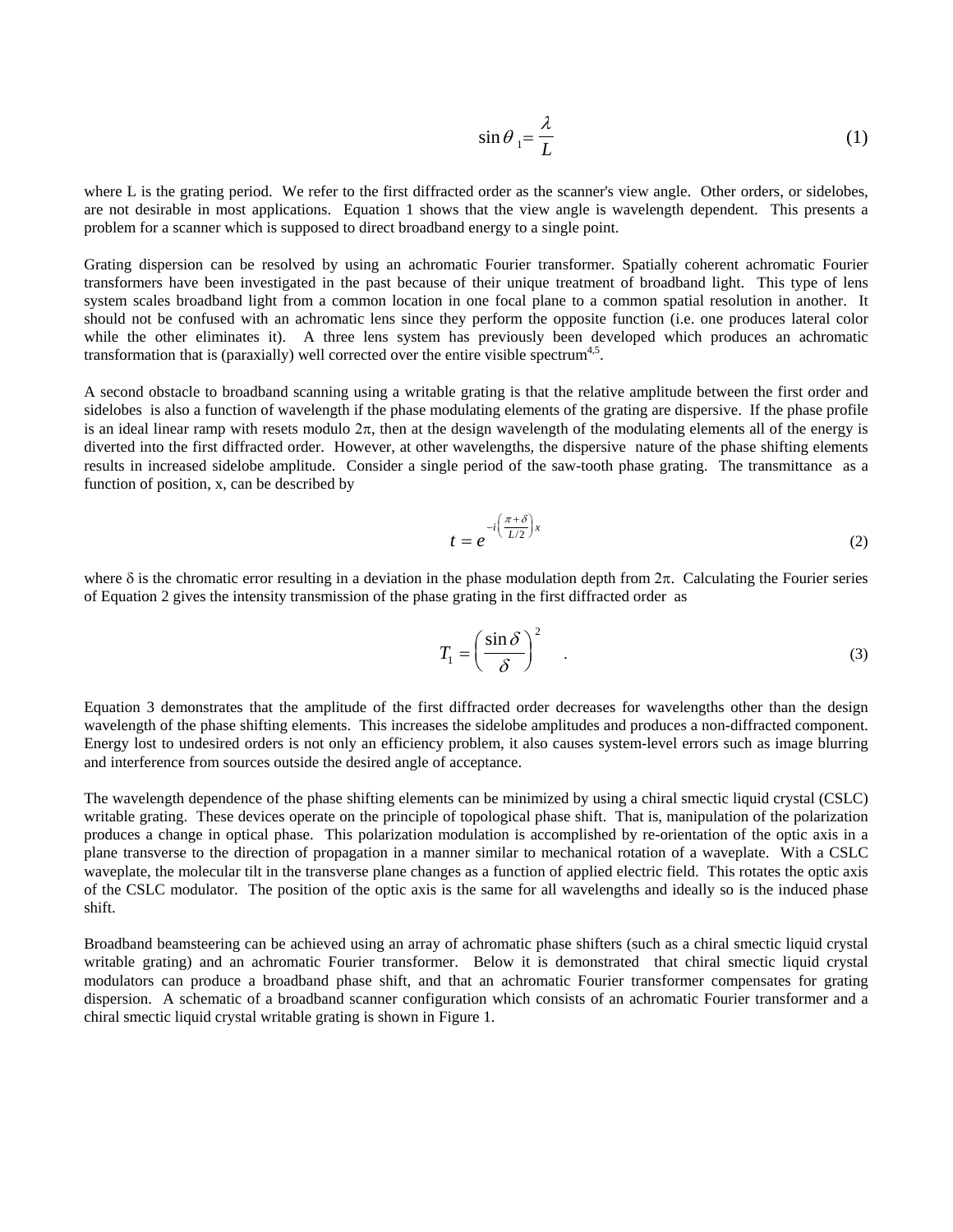

Figure 1. Broadband beam scanning configuration.

#### **2. PHASE SHIFTERS**

#### **2.1 Nematic phase shifters**

First consider the homogeneous aligned nematic liquid crystal modulators used in conventional liquid crystal writable gratings. For homogeneous aligned nematic liquid crystals a phase shift is achieved by modulating the extraordinary index of refraction of the material. The mechanism is a rotation of anisotropic molecules in a plane containing the device normal. An extraordinary input sees a voltage variable refractive index which decreases from a maximum  $n_e(0)$  in the zero-field state and approaches the ordinary index  $n_0$  in the fully energized state. Since the input is an Eigenpolarization, the result is a pure phase shift with no change in the state of polarization. For an out-of-plane tilt angle α, and a maximum phase shift of  $2π$  the complex transmittance of the nematic modulator is given by

$$
t_{xx} = e^{-i2(\pi+\delta)\left[\frac{n_e(\alpha)}{n_e(0)-n_o}\right]} \tag{4}
$$

Most of the dispersion is associated with the passive phase shift of the device, or the common phase (not unlike the glass substrate). Arbitrarily defining the phase shift in the unenergized state as zero, the modulation depth is given by

$$
\Delta \Phi = -2(\pi + \delta) \quad . \tag{5}
$$

To facilitate a direct comparison with the rotative phase shifter schemes to follow, we can re-write the complex transmission of the nematic modulator of Equation 4 as

$$
t_{xx} = e^{-i4\alpha \left(1 + \frac{\delta}{\pi}\right)} \quad . \tag{6}
$$

#### **2.2 Rotative phase shifter element design**

The active portion of the phase shifter elements consists of a CSLC zero-order half-wave retarder designed for a central wavelength in the desired spectral band. Chiral smectic liquid crystals act as rotative waveplates of relatively constant retardation. Application of an electric field in the direction of the device normal results in rotation of the optic axis in the transverse plane.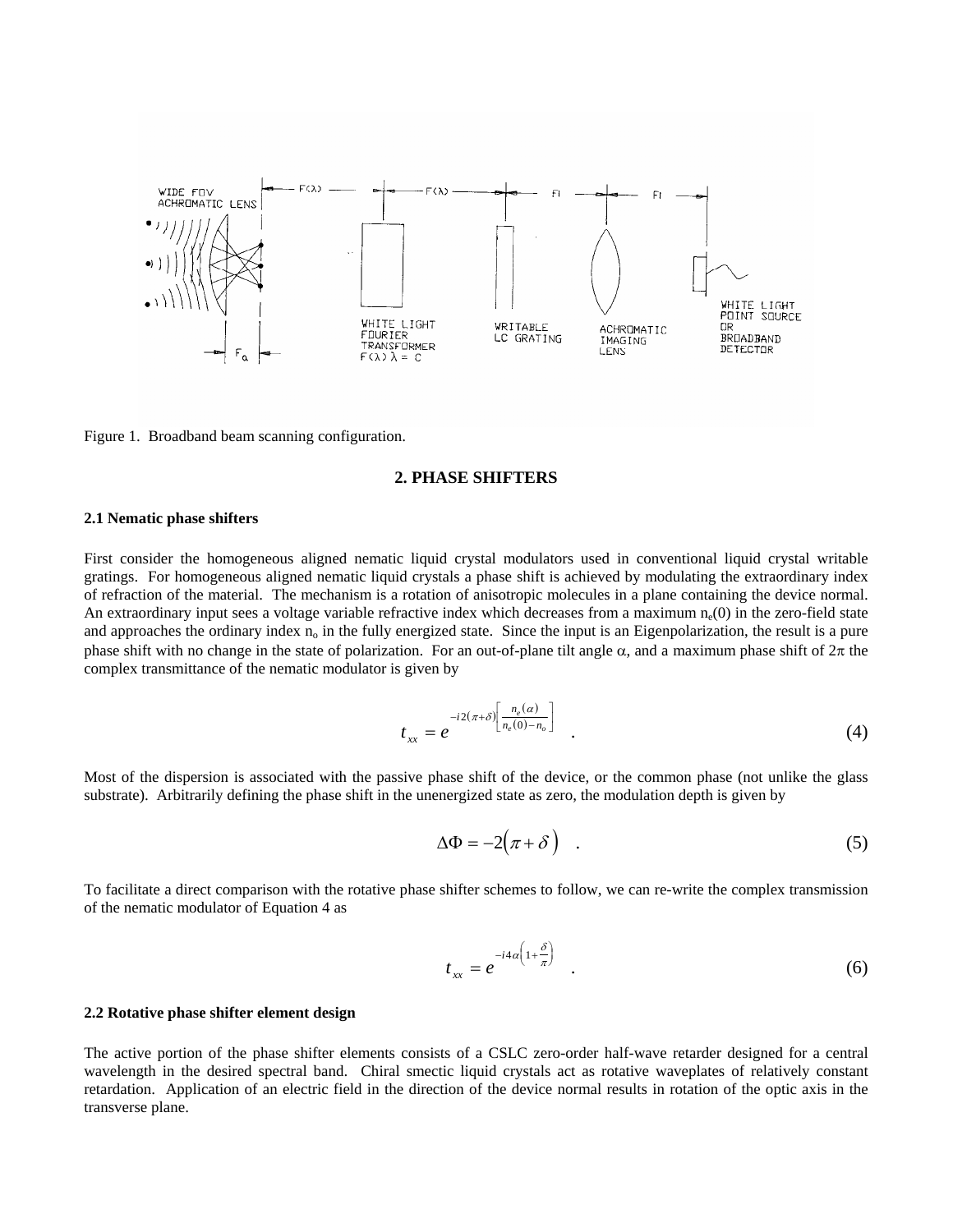For phase shifters based on the topological phase the state of polarization of the light traverses a closed circuit on the Poincare' sphere, with phase shift determined only by the orientation of a half-wave retarder. This phase shift is wavelength independent, provided that the individual components are themselves achromatic.

The design effort has focused on identifying and theoretically evaluating the best-form reflection mode phase-shifter scheme. The design assumes a pure rotative (or in-plane rotation) CSLC device with a full molecular rotation angle of 90°. This is coupled with whatever passive polarization optics best produce a phase only modulation, with phase shift independent of wavelength. For each design considered here, Figure 2 shows both the reflection mode version, and the unfolded version. The latter is shown because it is often simpler to appreciate the modulation scheme by observing the unfolded version.

The highest priority is to identify a design that provides the desired full-wave of phase modulation, with as little phase shift dispersion as possible. A lesser priority, but still of importance, is to identify the design that minimizes amplitude modulation. Amplitude modulation is manifested by a conversion of light to the orthogonal polarization. While this component can contaminate the phase shift, it is conveniently rejected by a polarizer. Finally, we must restrict ourselves to designs which represent practical solutions. For example, it is probably not practical to fabricate multi-layer achromatic retarders on the reflective addressing structure.

The design begins with the simplest rotative phase shifter (RPS) scheme, based on the quarter-wave half-wave quarter-wave (QHQ) variable retarder<sup>6</sup> shown in Figure 2b. Due to the symmetry of the structure, it is conveniently implemented in reflection as shown in Figure 2a. Assuming for the moment that both the quarter-wave and half-wave retarders are wavelength insensitive, the phase shift is twice the rotation angle of the half-wave retarder,  $(2\alpha)$ , and there is zero conversion to the orthogonal polarization. The complex transmittance for the ideal QHQ phase shifter can be obtained using Jones calculus. For an x polarized input/output this transmittance is given by

$$
t_{xx} = e^{-i2\alpha} \quad . \tag{7}
$$

For the CSLC material considered here, this represents a maximum phase shift of  $\pi$  radians, which is half the required modulation depth. In practice, the ideal phase only QHQ is not easily implemented. While it is practical to make the passive retarder(s) achromatic using a three layer Pancharatnam quarter-wave plate or possibly a Fresnel rhomb, the rotative element remains a CSLC device, which is chromatic. This structure is shown in Figure 2c. A benefit of this arrangement is that the field component that remains x-polarized is independent of wavelength. While the component that is converted to the ypolarization does not experience the desired phase shift, it is conveniently blocked with a polarizer. The retained field component has the complex transmittance

$$
t_{xx} = \cos[\delta/2]e^{-i2\alpha} \quad . \tag{8}
$$

Here  $\delta$  is the deviation from the design retardation of  $\pi$  radians for the chromatic half-wave retarder. This term results in a decrease in amplitude for light at wavelengths other than the design wavelength of the half-wave retarder.

We also consider the case of a QHQ modulator which uses all zero-order waveplates. In this case, illustrated in Figure 2e, the x polarized component is contaminated by an additive term. Assuming that the quarter-wave and half-wave retarders have the same dispersion, the complex transmittance can be written as

$$
t_{xx} = \cos[\delta/2]e^{-i2\alpha} + 2\sin^2[\delta/4](2\cos^2[\delta/4] - \cos[2\alpha])
$$
 (9)

In order to obtain a full  $2\pi$  of phase shift, it is necessary to make two passes through a OHQ modulator, as shown in Figure 2g. Again assuming ideal achromatic waveplates, the output is a pure phase shift of  $4\alpha$ , or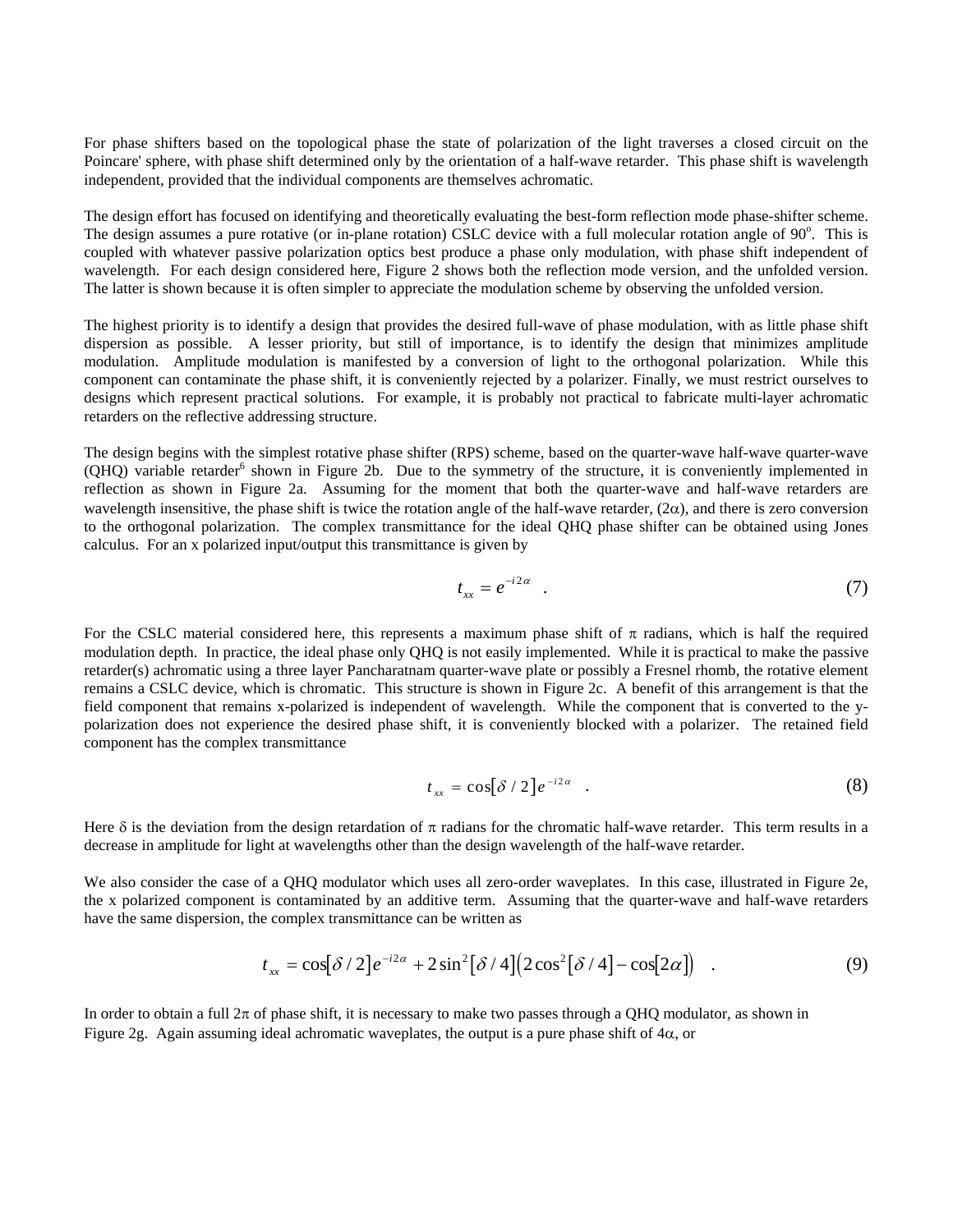

Figure 2. Reflection mode and unfolded phase shifter designs. (a) and (b) achromatic QHQ; (c) and (d) QHQ with a chromatic half-wave plate; (e) and (f) chromatic QHQ; (g) and (h) achromatic QHHQ; (i) and (j) QHHQ with chromatic half-wave plate, (k) and (l) QHHQ with all chromatic elements.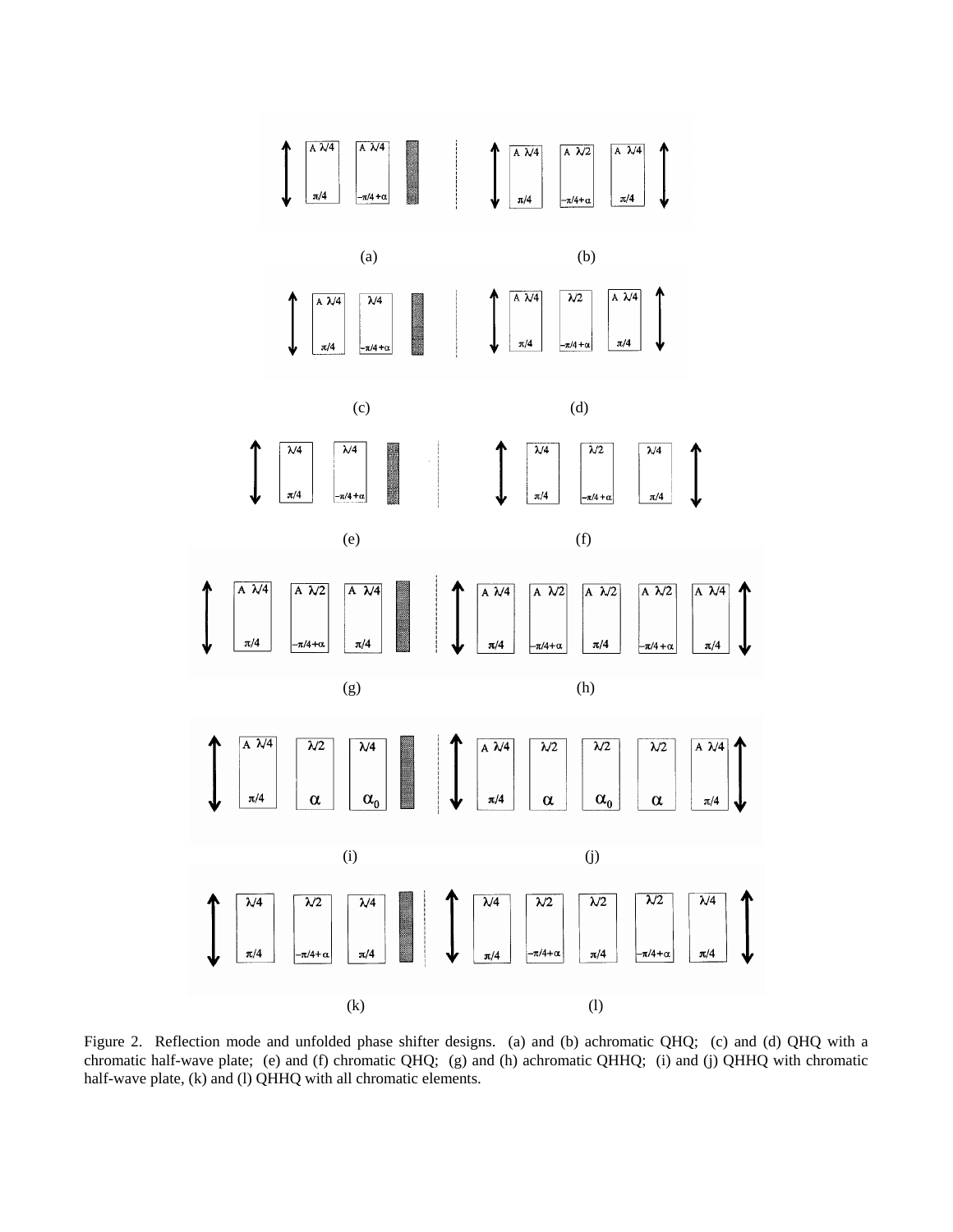$$
t_{xx} = e^{-i4\alpha} \quad . \tag{10}
$$

It remains to select the specific rotation angles and the orientation of the passive polarization optics to achieve the optimum modulation in the event of a chromatic rotative device.

First consider the design of Figure 2i, which contains an achromatic quarter-wave retarder at the input. This is practical at the input, but is more problematic for the quarter-wave retarder on the mirror. Diffraction effects due to the path length between consecutive encounters with the pixelated half-wave retarder can significantly degrade performance. Also, the halfwave retarder must be electrically addressed across the quarter-wave retarder, increasing backplane voltage requirements and affecting electric field fringing. For these reasons, it is beneficial to minimize the thickness of the quarter-wave retarder. This probably rules out the use of a three layer Pancharatnam quarter-wave retarder on the mirror. While polymer cholesteric liquid crystal mirrors can be used<sup>7</sup>, they are also fairly thick as high reflectors, and require high birefringence materials for broadband reflection. Such high birefringence cross-linkable liquid crystal polymers are not yet available.

Based on the above considerations, take the quarter-wave retarder on the mirror to be a zero-order waveplate with the same dispersion as the half-wave retarder. In this design, the range of tilt angles given by  $\alpha$ , and the orientation of the passive quarter-wave retarder on the mirror given by  $\alpha_0$  can be selected to optimize performance. The optimum orientation is best illustrated using the unfolded version of Figure 2j.

The central three half-wave retarders of Figure 2j are the focus of the optimization. Recall that the achromatic compound half-wave retarder of Pancharatnam is formed using three zero-order half-wave retarders. The structure is achromatic when the two outside retarders are parallel to each other, at an angle of  $60^\circ$  with respect to the central half-wave retarder. As the unfolded version shows, the two outside retarders are intrinsically parallel and rotate in unison. By properly selecting the passive retarder orientation, there are two states within the 90 $\degree$  rotation of the outside retarders for which the three waveplates form a Pancharatnam achromatic half-wave retarder.

Consider the design with  $\alpha_0 = 90^\circ$  and CSLC orientations of + 30  $^\circ$  and - 30  $^\circ$ . Both orientations satisfy the achromatic condition, the former giving a compound optic axis orientation of - 60  $^{\circ}$  and the latter an orientation of + 60  $^{\circ}$ . We thus have near ideal phase-only modulation in two orientations. Provided that we select this configuration, the CSLC molecules will rotate between  $+45^{\circ}$  and  $-45^{\circ}$  to achieve the desired modulation depth. We must therefore consider the behavior of the structure at orientations other than the two achromatic states given by  $\alpha = \pm 30$  °. At zero tilt, the outside retarders are crossed with respect to the passive retarder, yielding a net retardance of zero-order half-wave and an orientation of zero. This represents the worst-case amplitude loss for the modulator. Between the zero tilt state and the Pancharatnam orientation(s), there is an increase in the chromaticity of the phase induced by the structure. When the tilt angle exceeds the Pancharatnam condition, as required to obtain a full-wave of phase shift, there is also an increase in the phase chromaticity of the structure. However, the amplitude performance remains quite good out to  $\pm 45^{\degree}$ , relative to the zero-tilt orientation.

Using Jones calculus, the complex transmission of the structure of Figure 2j can be written as

$$
t_{xx} = \cos[\delta/2] \Big( \cos^2[\delta/2] e^{i(2\alpha_0 - 4\alpha)} - \sin^2[\delta/2] \Big[ e^{-i2\alpha_0} + 2e^{-i2\alpha} \Big] \Big) \quad . \tag{11}
$$

The output of the modulator for various tilt angles is given in Figures 3a and 3b. Our initial concern was that an increase in the number of chromatic retarders over the conventional QHQ modulator would take an additional toll on the chromaticity of the structure. Quite the contrary, we have found a structure in which the zero-order waveplates work together to significantly enhance the spectral response. At the worst-case tilt angle, the structure performs as well as the QHQ, with significantly better performance at other tilt angles. From an amplitude modulation standpoint, this structure performs better than the QHQ in general. However, as the error in retardation increases, the phase modulation depth decreases.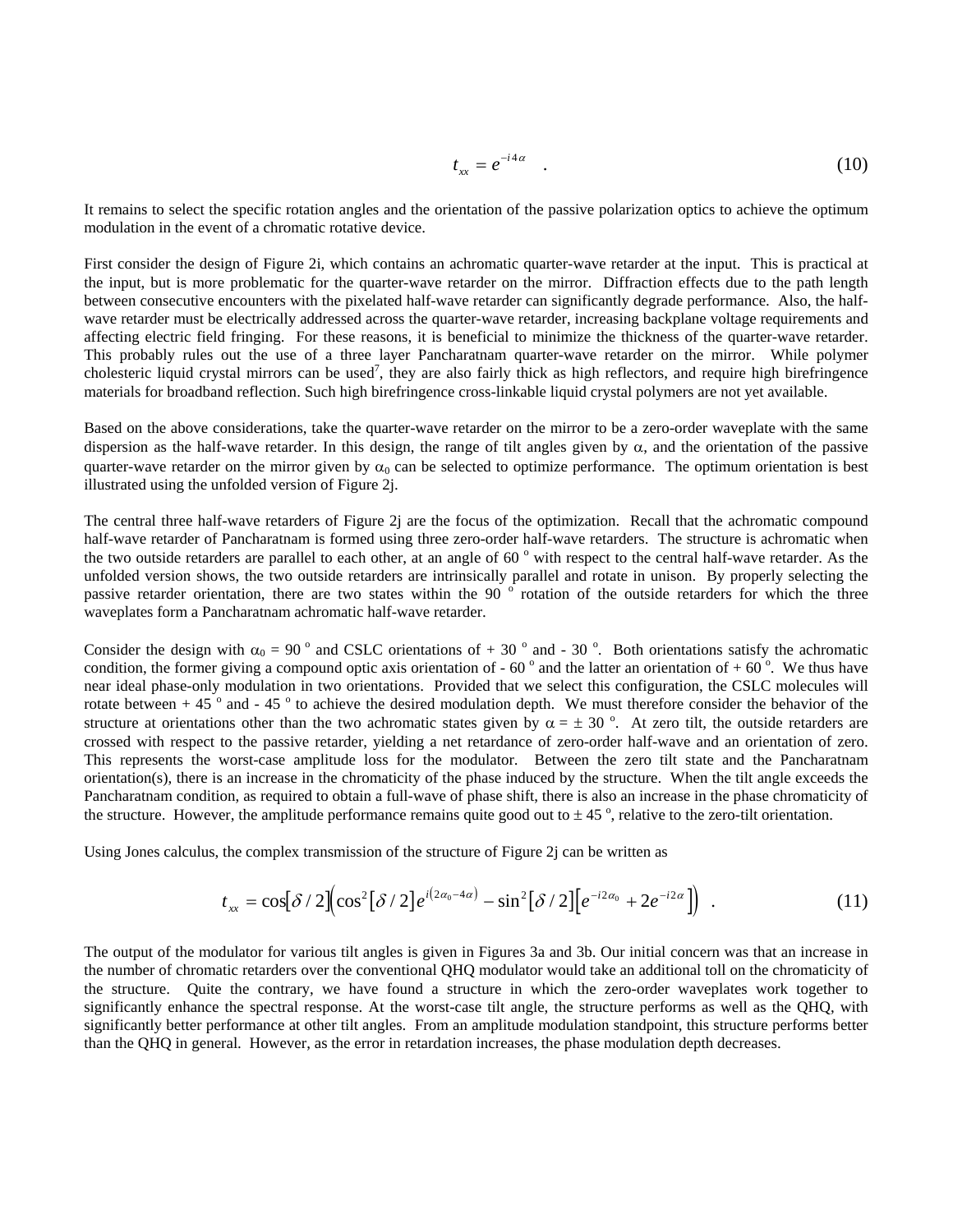

Figure 3. Complex transmittance of QHHQ. (a) and (b) phase and amplitude for the case of achromatic quarter-wave plates. (c) and (d) phase and amplitude assuming all chromatic elements.

For the results shown in Figure 3b, the amplitude modulation is less than 8% over the entire tilt range for a retardation error of  $\delta = \pi/4$ . Consider a central wavelength of 4  $\mu$ m for the half-wave retarder, and assume no dispersion in the IR (not unreasonable away from absorption resonances) then a  $\pi/4$  error in retardation corresponds to a wavelength range from 3 to 5 µm.

Note that, due to an odd number of zero-order half-wave plates, the structure of Figure 2j can never achieve a zeroretardance state. In order to achieve this, the input (and exit) quarter-wave retarder(s) must also be zero order. Consider the unfolded design of Figure 2*l*, where the central half-wave retarder is parallel to the outside quarter-wave retarders. When the active structure is crossed with these three waveplates, the net retardance is identically zero at all wavelengths. Note that the structure is much like that of Figure 2j in that the half-wave plates modulate about the crossed retarder configuration.

The transmission of the QHHQ assuming all chromatic elements is given by

$$
t_{xx} = \frac{1}{2}\sin^2[\delta/2](1+3\cos[\delta]) - \cos[\delta/4]\sin[3\delta/4]\sin[\delta]e^{-i2\alpha}
$$
  

$$
-\sin[\delta/4]\cos[3\delta/4]\cos[\delta/2]e^{i2\alpha} + \sin^2[\delta/4]\cos^3[\delta/2]e^{i4\alpha}
$$
 (12)  

$$
-\cos^2[\delta/4]\cos^3[\delta/2]e^{-i4\alpha}.
$$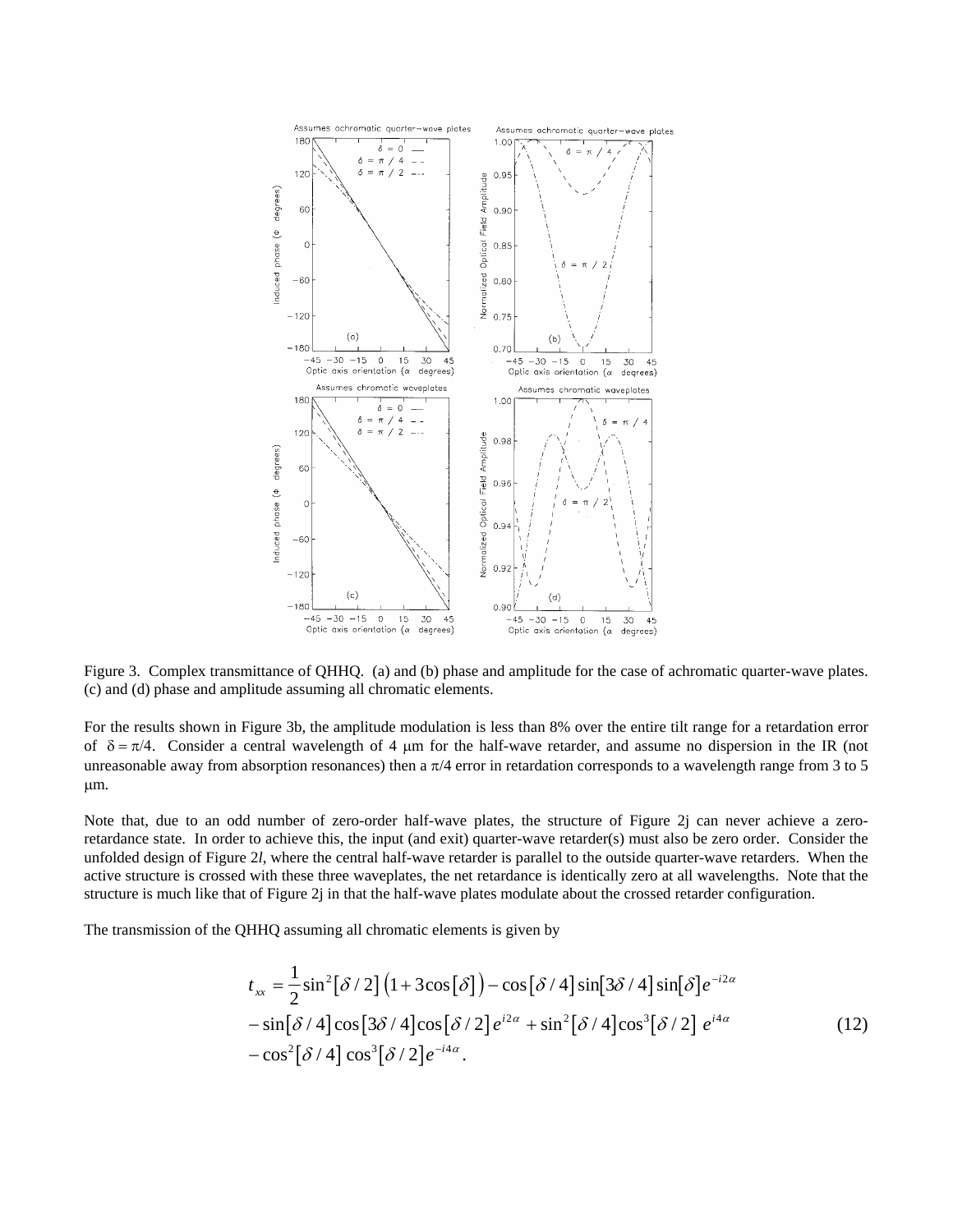Transmission and phase curves are given in Figures 3c and 3d for this structure. The amplitude modulation is 10% or less for the entire tilt angle range for retardation errors as large as 50%. However, for a retardation error of 50% the phase modulation depth has decreased to 240<sup>°</sup>. While the all chromatic structure of Figure 2*l* offers a true zero retardation state and excellent amplitude modulation characteristics for large retardation error, the structure of Figure 2j performs better for a retardation error of  $\delta = \pi/4$  or less.

## **2.3 Polymer nematic liquid crystal retarders**

To obtain a passive quarter-wave retarder having dispersion characteristics similar to the active half-wave retarder material we have turned to polymer nematic liquid crystals (PNLC). These crosslinkable liquid crystal silicones can be fabricated into zero-order retarders on a single substrate. Figure 4 shows the transmission for a quarter-wave Fresnel rhomb in series with a homogeneous aligned PNLC retarder deposited onto a single substrate The retarder and rhomb were oriented at 0 ° between parallel polarizers at 45<sup>°</sup>. The null in the transmission spectra indicates that this particular PNLC film acts as a zero-order quarter-wave retarder at 1250 nm. This near-IR PNLC retarder is approximately 2.5 µm thick.



Figure 4. Transmission of PNLC film and Fresnel rhomb between parallel polarizers.

## **2.4 Spatial light modulator experiments**

In this section we demonstrate a liquid crystal grating which modulates phase achromatically at visible wavelengths. This is accomplished using a CSLC SLM of 256x256 pixels which is a zero order quarter-wave retarder at 570 nm. On reflection, this device acts as a rotative half-wave plate. The pixel pitch is 21 µm. The SLM modulates the light using polarization manipulation. For the case considered here linearly polarized light is incident on the SLM. Depending on the pattern written to the SLM, it acts as a binary amplitude or phase grating. For the amplitude grating, the CSLC optic axis is either parallel to the incident polarization (producing a bright state) or at  $45^\circ$  (resulting in a 90 $^\circ$  rotation of the polarization and a dark state). For the binary phase grating the optic axis of the CSLC alternates between orientations of 22.5  $\degree$  and 67.5  $\degree$  with respect to the incident polarization yielding 0 and  $\pi$  radians of phase, respectively.

Figure 5 is a series of photographs showing the white light operation of the SLM. The first column shows the information written to the SLM. This is either an amplitude or phase grating and has a period of 672 µm or 42 µm. Each row shows the far field diffraction patterns due to the corresponding SLM addressing shown in the first column. The second column shows binary amplitude modulation, the third column shows binary phase modulation. Note that in the third column the zero order diffraction is absent for the diffraction patterns due to the phase grating. The wavelength spread due to propagation to the far field is more evident for high spatial frequencies as demonstrated in columns 2 and 3 of the third row.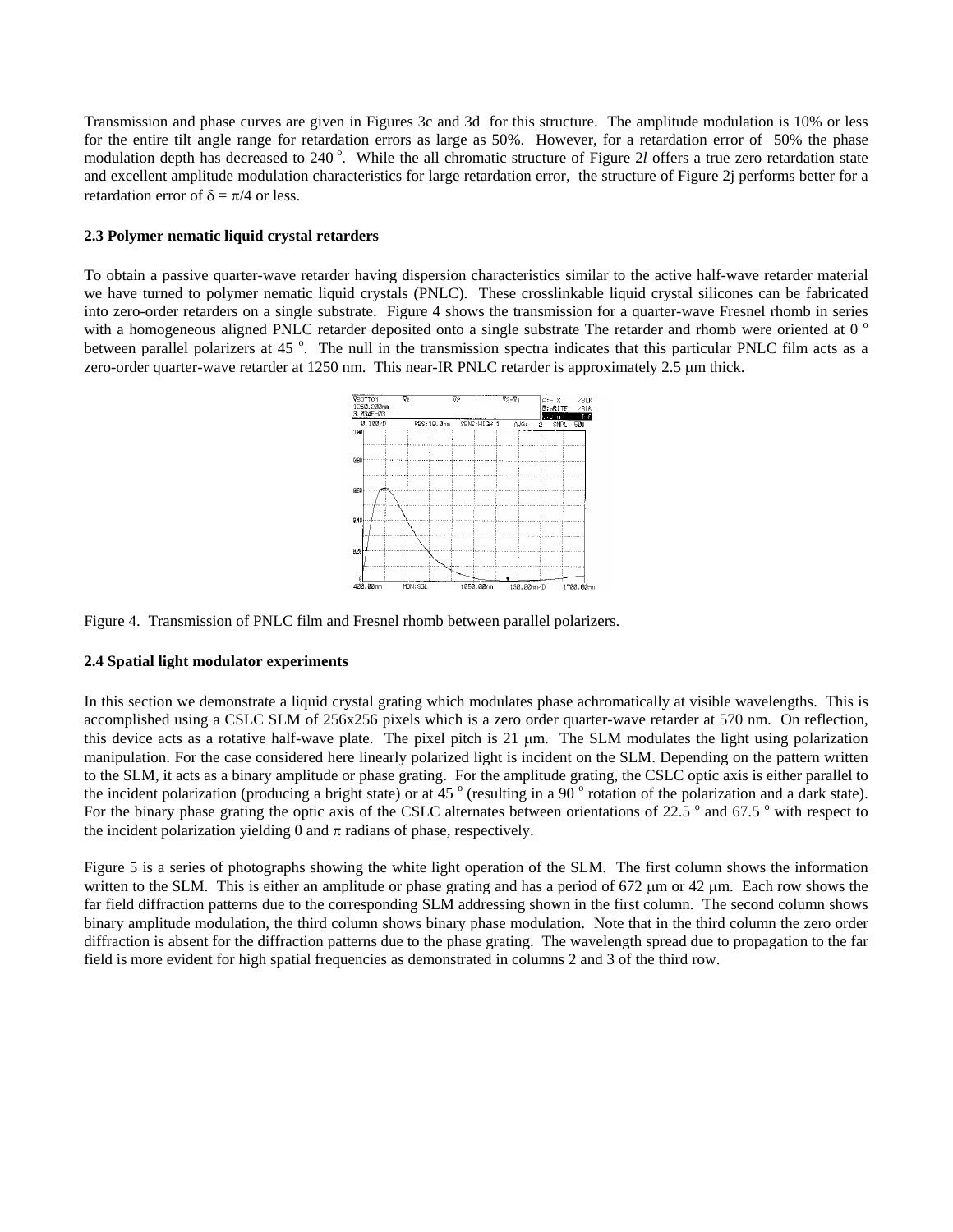

Figure 5. First column shows the SLM addressing; second column: far field diffraction pattern for a binary amplitude grating; third column: far field diffraction pattern for a binary phase grating.

Figure 6 compares the operation of the phase masks for monochromatic light and band limited white light. Each row corresponds to a given phase pattern written to the SLM, while each column corresponds to a different wavelength range. The image of the phase mask used to obtain the data in each row corresponds to the pattern written to the SLM shown in the same row of the first column of Figure 5. The white light patterns in columns 2 and 3 can be compared to the monochromatic pattern in the corresponding row of column 1. First, for low spatial frequencies, the grating dispersion is not very noticeable. This is demonstrated by the relatively uniform first order spots of the diffraction patterns shown in the first and second rows of columns 2 and 3. The wavelength dispersion gets much worse for high spatial frequencies as shown in the third row. Without compensation, white light can only be steered to small angles. Finally, note that the efficiency of the phase grating is band limited. The patterns in the third column (which are due to incident light having a 700 nm bandwidth from the visible to near IR) show some light leaking into the zero order of the far field pattern. This is a manifestation of the chromaticity of the CSLC retarder.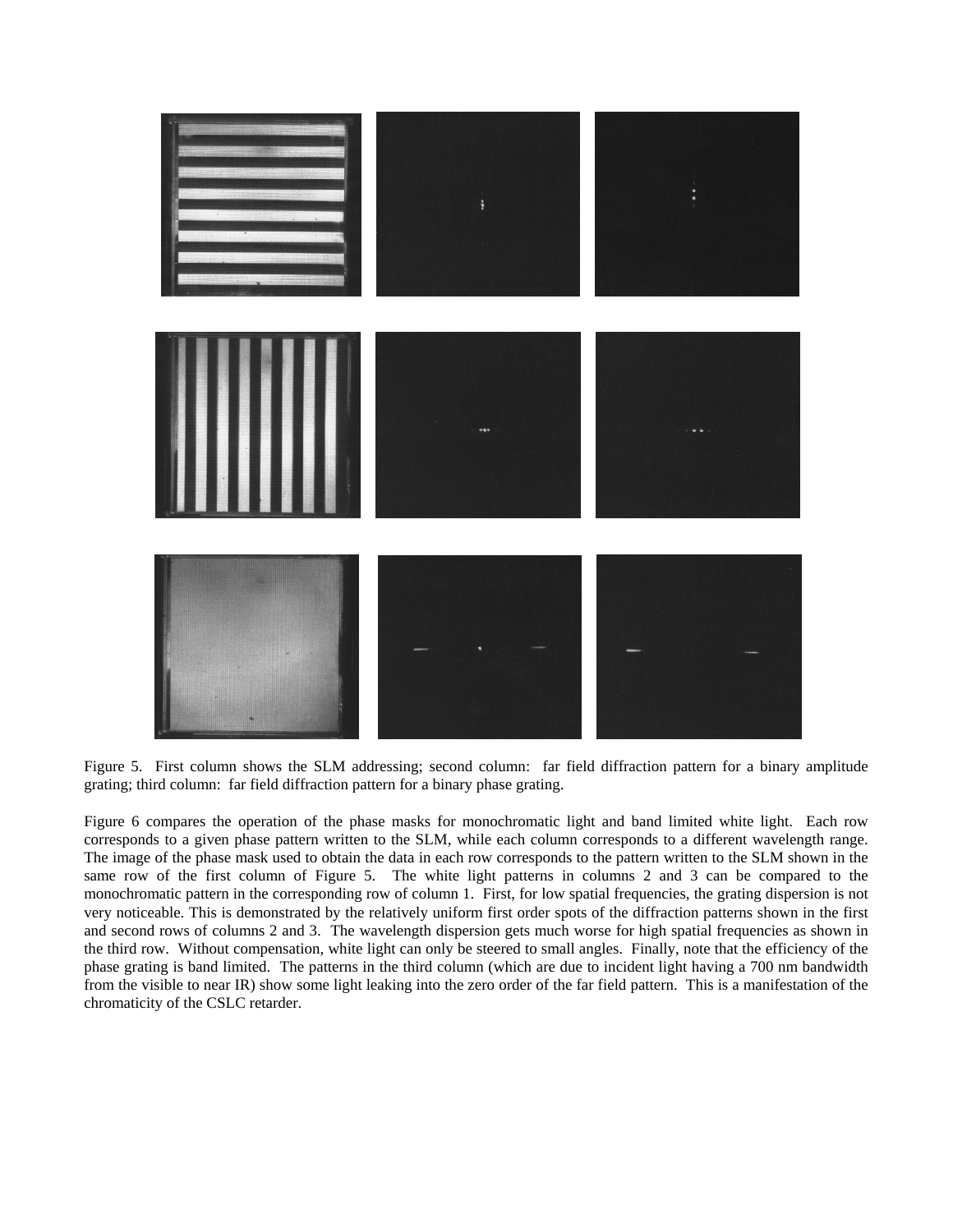

Figure 6. Diffraction patterns for binary phase written to the SLM, first column, monochromatic light (685 nm); second column, white light (400 nm to 650 nm); third column, white light, (400 nm to 1100 nm). Each row corresponds to the pattern in the same row of the first column in the previous figure (Figure 5).

## **3. ACHROMATIC FOURIER TRANSFORM SYSTEM**

The basic design criterion for a Fourier transform lens is that the image height in the Fourier transform (or image) plane is equal to the product of the focal length and the sine of the input angle. There may also be an added requirement that there exist no phase curvature in the Fourier transform plane. The former requirement ensures that the spatial frequency components in the object are linearly mapped to positions in the Fourier plane and is a direct result of the grating equation. The latter requirement ensures that the Fourier transform operation is not limited to intensity but includes phase information as well. Both of these design criteria have been met for the current broadband system which has been designed to operate within the visible spectrum.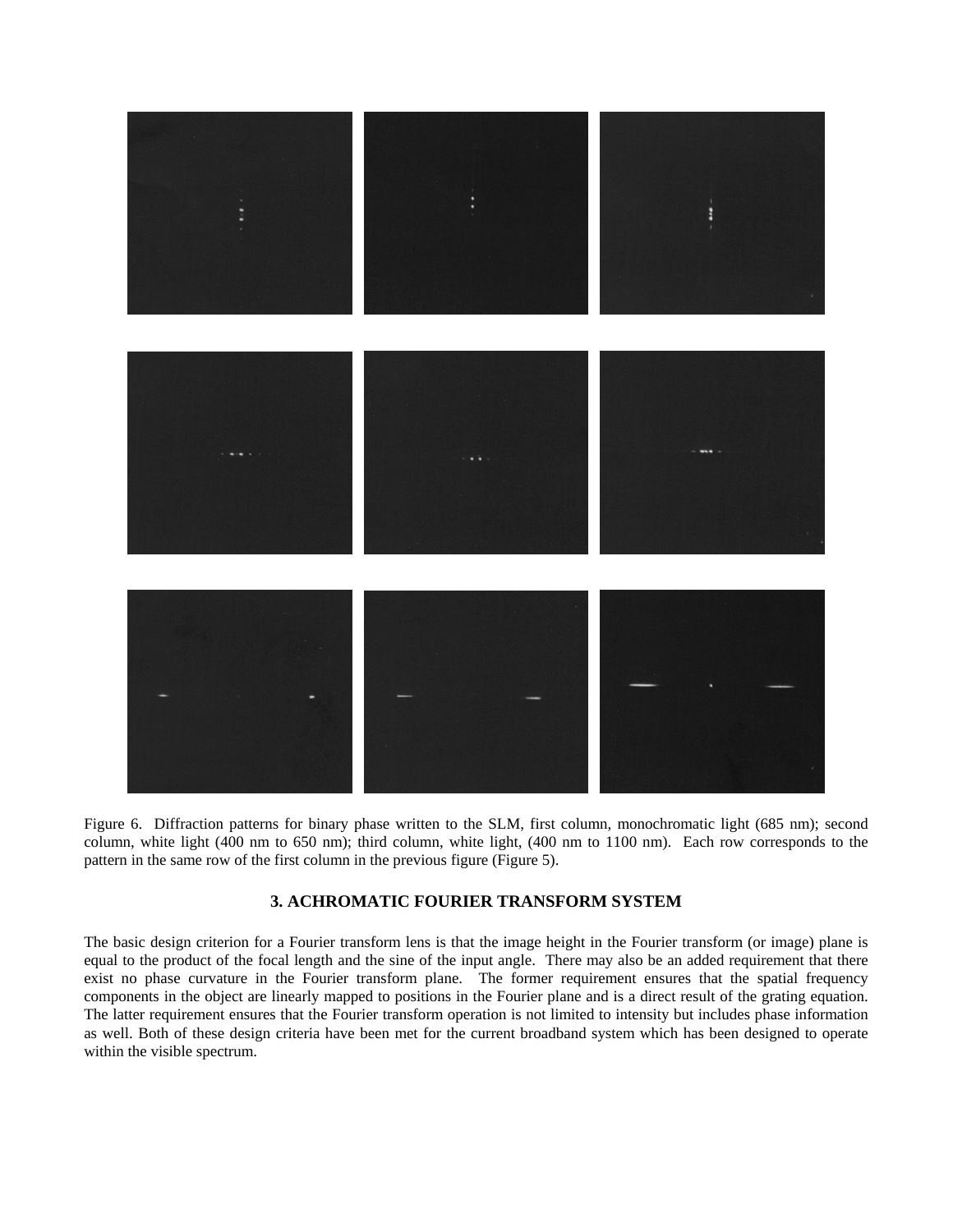#### **3.1 Design description**

The basic layout which is similar to that discussed by Morris<sup>4</sup>, consists of three lens groups and is shown below in Figure 7. Given the dispersive nature of the input grating, the power of the lens system has been designed to be proportional to the wavelength. This ensures that the image height in the Fourier plane is fixed for all wavelengths. The first group consists of a refractive doublet and a single diffractive surface located on a planar surface. This lens group is highly chromatic with a lens power that decreases with wavelength. This chromatic behavior allows for the red marginal ray height at the second lens group to be larger than the corresponding blue marginal ray height. This is necessary to fulfill for the simultaneous requirements that the power of the entire Fourier transform lens increases with wavelength and that the longitudinal chromatic aberration is corrected<sup>8</sup>.



Figure 7. Achromatic Fourier transformer.

The second lens group consists of five refractive elements and includes a single diffractive surface located on a planar surface. It is important to note that this group is nearly symmetric and in fact the entire Fourier lens is approximately symmetric about the central diffractive surface (the third lens group is identical to the first lens group). This symmetry in effect eliminates the phase curvature which might otherwise be present in the transform plane. Incidentally, this symmetry also eases the fabrication requirements since there are only five distinct refractive designs and two distinct diffractive designs.

#### **3.2 Basic design specifications**

Design Spectral Band = 535 nm to 650 nm;

Focal length  $= 212.53$  mm (at 593 nm);

Stop Diameter (located at the first lens surface)  $= 14$  mm;

 $F-number = 14.3$ :

Minimum input grating period = 28  $\mu$ m (height in transform plane = 4.34 mm);

System Length  $= 675$  mm.

#### **3.3 Performance results**

The ray fan shown in Figure 8 depicts performance for an input grating period of 28 µm which corresponds to the worst performance. The image height in the transform plane for this grating period is 4.34 mm. Given that the Airy disc spot diameter for  $\lambda = 535$  nm is equal to 19 µm, one can see that the system is essentially diffraction limited.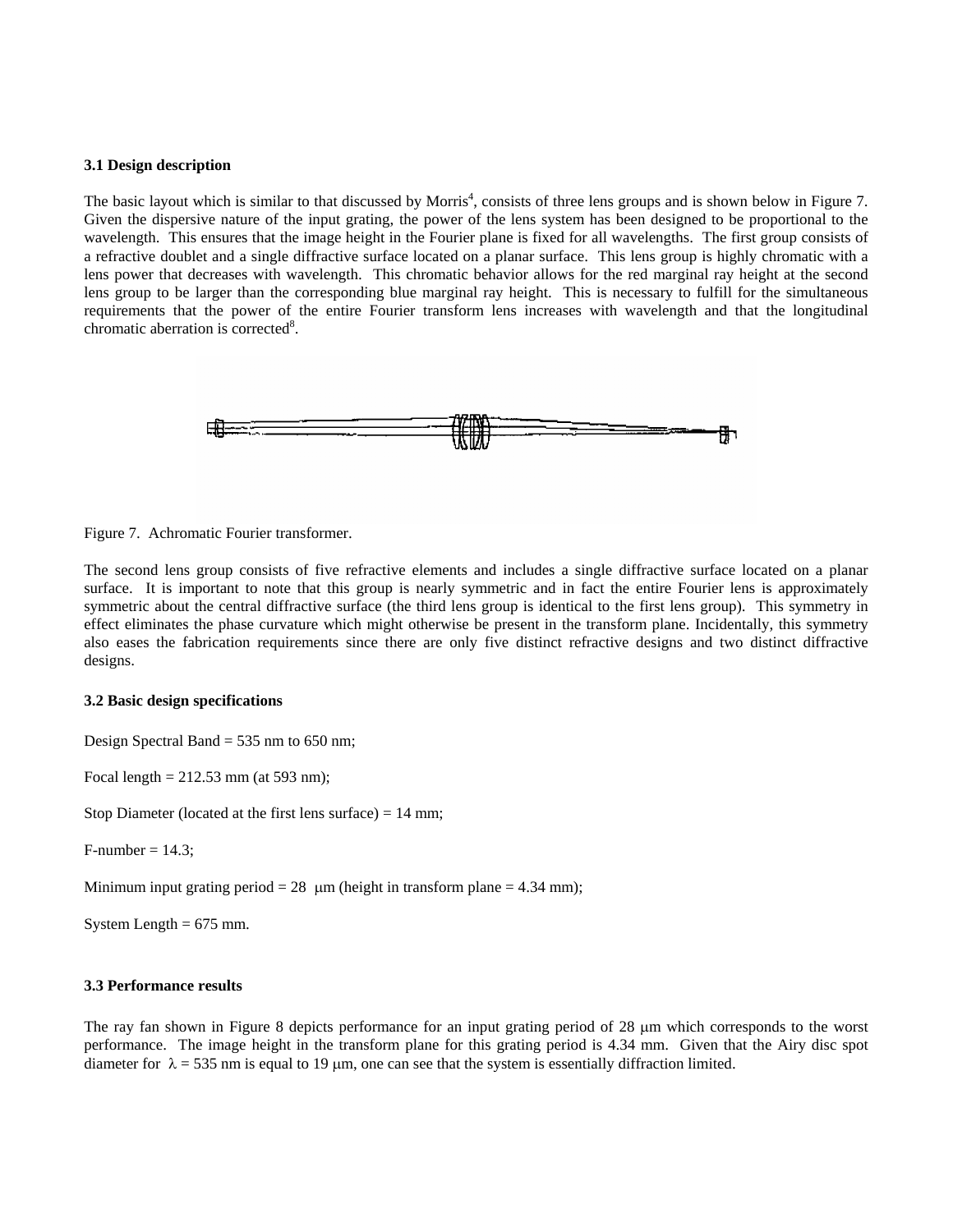The lateral color will be defined as the difference in image heights for the central wavelength ( $\lambda = 593$  nm) and some other wavelength. The image height for a given wavelength is taken as the height of the geometrical centroid. The maximum error shown in Figure 9 corresponds to approximately 16% of the Airy disc diameter. The image height, Y, as a function of input angle,  $\theta$ , must be related to the focal length, f, as Y = f sin  $\theta$ . For a focal length, f = 212.53 mm, the deviation from this relationship is determined to be  $\pm 1$  µm at the design wavelength of 593 nm for grating periods down to 28 µm. Again, the image height is taken as the height of the geometrical centroid.



Figure 8. Image height in the transform plane for a 28  $\mu$ m grating period.



Figure 9. Lateral color as a function of grating frequency.

### **4. EXTENSION TO MID-INFRARED WAVELENGTHS**

In order to scan thermal images, the wavelength range of operation should cover the  $3$  to  $5 \mu$ m spectral region. This will require a half-wave retarder of CSLC on the order of 20  $\mu$ m thick. Because the IR retarder thickness is slightly larger than the material pitch, a 20 µm thick CSLC cell obtained using conventional alignment techniques exhibits poor contrast and scatters incident light. However, alignment is possible using special techniques, such as photo-alignment and electric field treatment. A 22 µm thick cell which uses a hybrid alignment technique has produced the best results to date. A 4 mm x 12